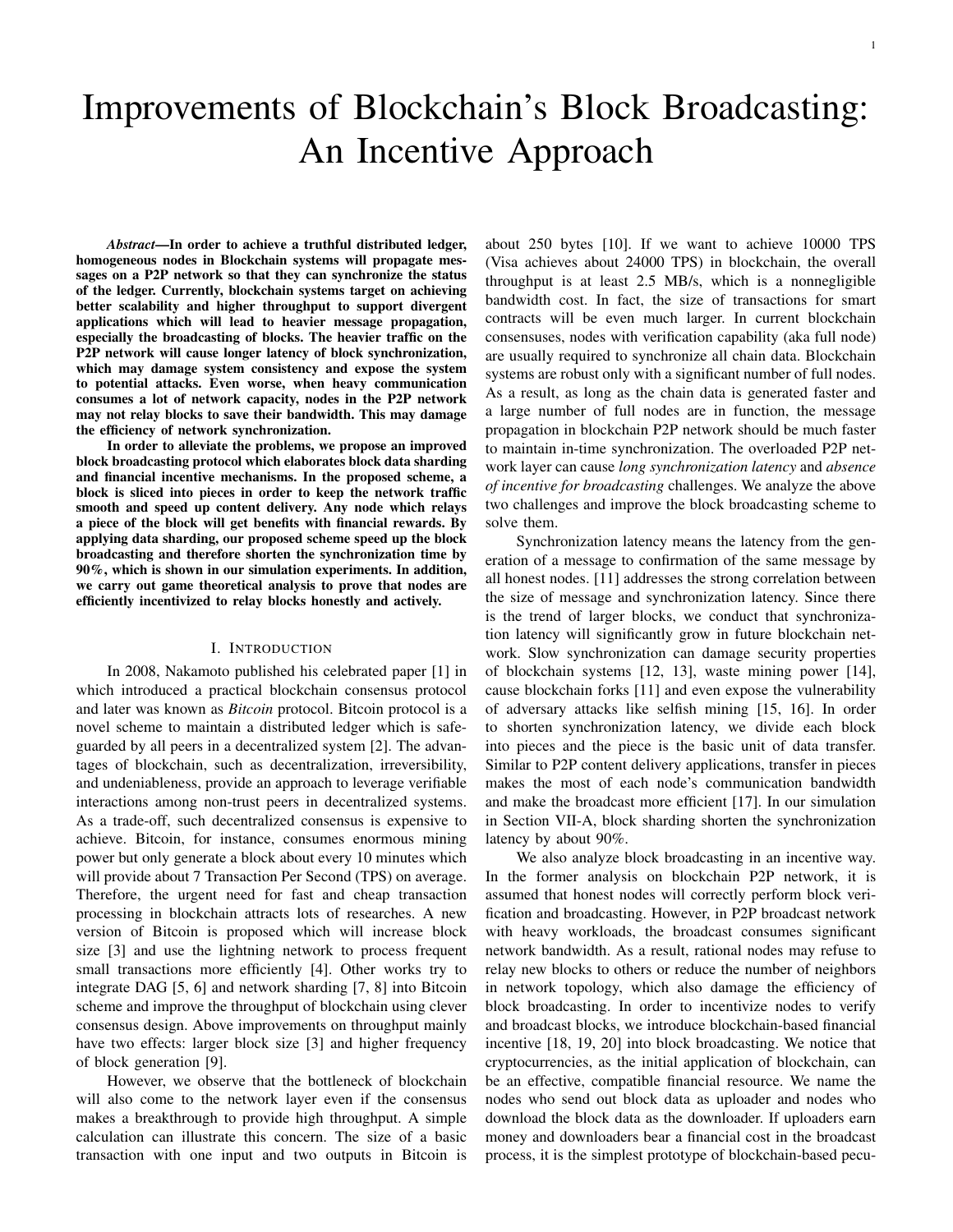niary incentive. In intuition, nodes are intended to download blocks because of the requirement of synchronization and meanwhile uploading is incentivized by the financial rewards. We formally analyze the incentive mechanism through game theoretical models in Section VI. From our simulation in Section VII, the blockchain-based incentive is sound and effective. The system will converge to the equilibrium of honest behavior as long as there is a sufficient initial fraction of honest nodes.

As for considerations of scalability, we keep the interaction between uploaders and downloaders simple. Since the transfer of cryptocurrency requires extra transactions, we also minimize the number of such transaction calls using micropayment channels [21]. Since micro-payments require the submission of only one transaction after a large number of payments between two nodes, the number of extra transactions will not significantly increase in a long period, therefore the extra cost will not significantly influence the original performance of system scalability. We demonstrate our proposed block broadcasting protocol in Bitcoin environment and the protocol is suitable for other blockchain systems with blockbased consensus.

Our contributions. First, we introduce a novel block broadcasting scheme with blockchain-based incentive mechanism. The scheme is a generic approach for block-based blockchain systems to further improve the efficiency of block propagation. Section V elaborately depicts the protocol design, including interactions during block broadcasting.

Also, we use game theoretical model to analyze incentive for broadcasting and discuss the fairness of data transfer. We introduce an evolutionary game model to analyze the proposed incentive mechanism formally, which shows the stable equilibrium of active cooperation (Section VI-A). Besides, we use a repeated game model and learning model to analyze the fairness and cooperative behavior in the process of data transfer by pieces (Section VI-B).

At last, we carry out simulations and experiments in Section VII, which prove that proposed scheme speeds up synchronization and the incentive is sound and practical.

## II. BACKGROUND

In this section, we introduce backgrounds of some related conceptions and technologies.

Bitcoin and blockchain. Blockchain is a distributed digital ledger over a peer-to-peer network that achieves decentralized agreements between nodes with only minimal trust [2]. The ledger is organized in a special chain-like data structure which is maintained by all participants (i.e. nodes) in the system. The blockchain supports offline-verification but adversary parties cannot reverse the ledger once it is admitted by consensus, given the consumption that the majority of participants is honest.

In this paper, we use Bitcoin as an example of typical blockchain system to illustrate our proposed block broadcasting scheme. Bitcoin is the first application built on blockchain, also the first cryptocurrency, which is proposed in 2008 [1]. Therefore, Bitcoin presents all the nature of blockchain and the soundness of Bitcoin is proved both practically and theoretically.

Block broadcasting in Bitcoin. Blockchain P2P network is homogeneous and all full nodes (i.e. nodes who are able to perform verification on the ledger) keep a complete replica of the necessary information for verification, including blocks. A node who finds a new block take three methods, *unsolicited block push*, *standard block relay* and *direct headers announcement*, to broadcast it [10]. *Unsolicited block push* usually happens when the node is exactly the generator of the found block. In this way, the node knows that no neighbor possesses this newly generated block so he directly sends the block data to neighbors. Except for the special situation that the node is the block generator, nodes execute *standard block relay*. We focus on improving *standard block relay* in this work. To be detailed, a typical *standard block relay* broadcast from node A to B contains following steps: 1) After A discovers a new block, A sends an *inv* message to its neighbor B, telling him the existence of the new block. 2)  $B$  checks whether the block has already been included in its local storage. If not, B request the header from A. 3) B checks the integrity of *headers* and request full block data.

Optionally, nodes can skip step 1 to directly broadcast headers to neighbors, and this method is called *direct headers announcement*.

Micropayment channel. Micropayment channel in Bitcoin allows users to make multiple blockchain transactions without committing all those transactions to the ledger. Lightning network [4] implement the Hashed Time-Locked Contract (HTLC), which is an implementation of two-party micropayment channel, to leverage fast off-chain transactions. The two parties can repeatedly update the state of the contract to perform transactions on small amounts, rather than publish each transaction on the ledger. In our design, we also apply HTLC to leverage frequent interactions between uploaders and downloaders.

#### III. RELATED WORK

Bitcoin P2P network. Blockchain systems have special P2P protocols to leverage message propagation, which has been analyzed through real-world data [14, 11]. [14] performs thorough data collection and analysis on Bitcoin's P2P network in 2014 and provides lots of interesting statistic results related to block propagation. The authors observed the significant propagation latency which may cause miners to mine dated blocks and waste computing power. [11] analyzed the Bitcoin broadcast protocol in details and proved that propagation latency is the main cause of chain forks. Also, the paper proposed some modifications on the broadcast protocol to speed up block propagation.

Our work not only further improve the efficiency of block broadcasting but also integrate an incentive mechanism for block relaying.

Incentive for P2P content delivery. When P2P digital content flows faster as the scale of systems grows, the content providers face the limitation of bandwidth and therefore have lower motivation to provide data. To overcome the lack of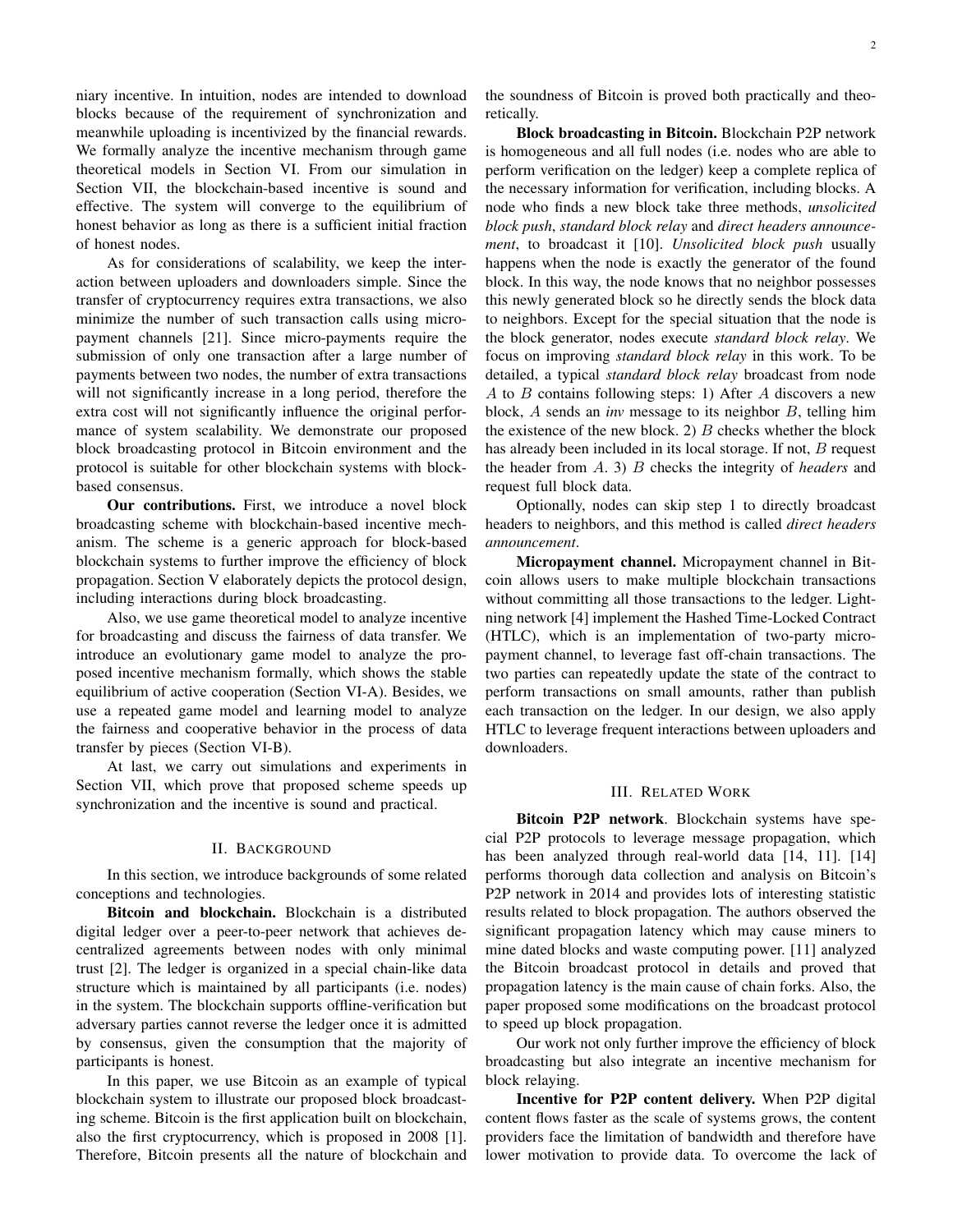Also, blockchain provides a practical tool leveraging distributed financial exchange and blockchain-based incentive in decentralized applications is explored by several works [18, 19, 22, 23, 24, 25]. In the above systems, Blockchain plays the role as a transparent and reliable ledger which confirms the truthfulness of incentive mechanisms in a decentralized environment. Most of those systems also use the cryptocurrency or other blockchain-based tokens as the direct incentive.

In our work, we address block broadcasting in blockchain systems as a specific case of P2P content delivery and integrates a blockchain-based incentive model.

# IV. MODEL FORMULATION

In this section, we present a formulated model of blockchain's block broadcasting in Section IV-A. We also address two main challenges in Section IV-B and specify our design goals as potential solutions to challenges in Section IV-C.

#### *A. Model of Block Broadcasting*

First, we introduce some conceptions in the process of block broadcasting. We then define a formulated model of blockchain message propagation.

*Node*. The node is the basic unit of synchronization in blockchain systems. Each node manages a local state of chain and tries to keep updating the state to the latest. Each node possesses multiple blockchain identities (aka address). Especially, only full nodes are able to generate new blocks. Our model focuses on full nodes.

*Block*. The block is one of basic data structures in blockchain. Blocks are generated by miners in the system, containing a set of transactions. The block usually has a hardcoded limitation of size, such as 1MB for Bitcoin in 2010. Each block has a header, which is a serialized piece of data containing crucial properties of a block, such as previous block hash, the nonce and the Merkle root. For block b, we denote by *b.header* as header part and *b.body* as the main body containing transactions.

*P2P network*. Blockchain's P2P network is consist of homogeneous nodes. Each node has a few neighbors with whom the node exchange messages to achieve synchronization. Nodes are supposed to keep as few neighbors as possible to save communication bandwidth, as long as successful synchronization is guaranteed.

Next, we introduce some notations to formally model blockchain's message propagation. We denote by  $G = \langle P, \mathcal{E} \rangle$ as the topology of blockchain P2P network where  $P$  is the set of nodes and  $\mathcal{E}(p)$ ,  $p \in P$  presents the set of neighbors of the node p. For any  $e \in \mathcal{E}(p)$ ,  $e \in P$ . In addition, we denote by  $R = \langle G, p, m, \mathcal{R} \rangle$  as one blockchain message propagation process, in which  $G$  denotes the topology of a blockchain P2P network,  $p \in G.P$  presents the generator of the message  $m$  and  $R$  denotes a broadcast protocol. In real-world blockchain applications like Bitcoin, the message  $m$  should be transactions or blocks, which is required to be

propagated to all nodes. Since the data of blocks is in a much larger size than single transactions, which can affect the throughput of P2P propagation more significantly, our proposed broadcast protocol focuses on the propagation of newly generated blocks.

Using the above notations, we formally describe the process of blockchain's block broadcasting. We assume the P2P network G is set up and all nodes in G.P reach a consensus on a broadcast protocol  $R$  before a broadcast  $B$ starts. Note that the topology  $G$  must be a connected graph, which means each node must have at least one neighbor in function to exchange messages, or formally declared as  $p \in G.P$ ,  $\mathcal{E}(p) \neq \emptyset$ . Once a node, denoted by  $p_0$ , successfully generate a new block  $b$ , a blockchain message propagation  $R$ takes place with  $R.p = p_0$  and  $R.m = b$ . Broadcast protocol  $R$  defines the behavior of broadcast, which is triggered by the arrival of a message, for all nodes. The typical behavior has three parts:

- Checks on the message. First, the node checks whether the message is already available in his local storage. If so, there is no need to process the message further. Otherwise, the node verifies the integrity of the message. If the message is a block, for example, the node checks the validity of block header and transactions.
- Process the message. After verification passes, the node updates the status of his local chain according to the message. For example, add new blocks onto the chain graph or put new transactions into the transaction pool.
- Propagate the message. The node propagates the original message to all neighbors, except for the message source, so that invokes the same behavior of his neighbors.

A synchronization starts at the generation of  $m$  and it is successful when all honest nodes have processed  $m$ . Especially, the message  $m$  refers to a block in block broadcasting.

## *B. Challenges*

According to the trend of higher throughput and scalability of Blockchain systems, we conduct that the Blockchain P2P network will be overloaded as mentioned in Section I. The overloaded P2P network causes two challenges: *long synchronization latency* and *absence of incentive for broadcasting*.

Long synchronization latency. *Long synchronization latency*, which means a long time for the network to reach a consensus on one message. In a typical Blockchain system like Bitcoin, long synchronization latency may be caused by: 1) *Larger block size.* As an empirical experiment [11] shows, the larger the blocks are, the longer time a point-to-point transfer takes so that the synchronization takes longer. 2) *Number of full nodes.* If the scale of the P2P network is large, a message takes longer to reach all nodes.

Unfortunately, in order to improve blockchain's throughput and scalability, current blockchain systems trend to support larger blocks and more nodes and that is why *long synchronization latency* will emerge as a problem. The problem causes several unsatisfying results and potentially corrupts blockchain's liveness and consistency. For example: 1) *Waste of mining power*. Miners are supposed to mine after the best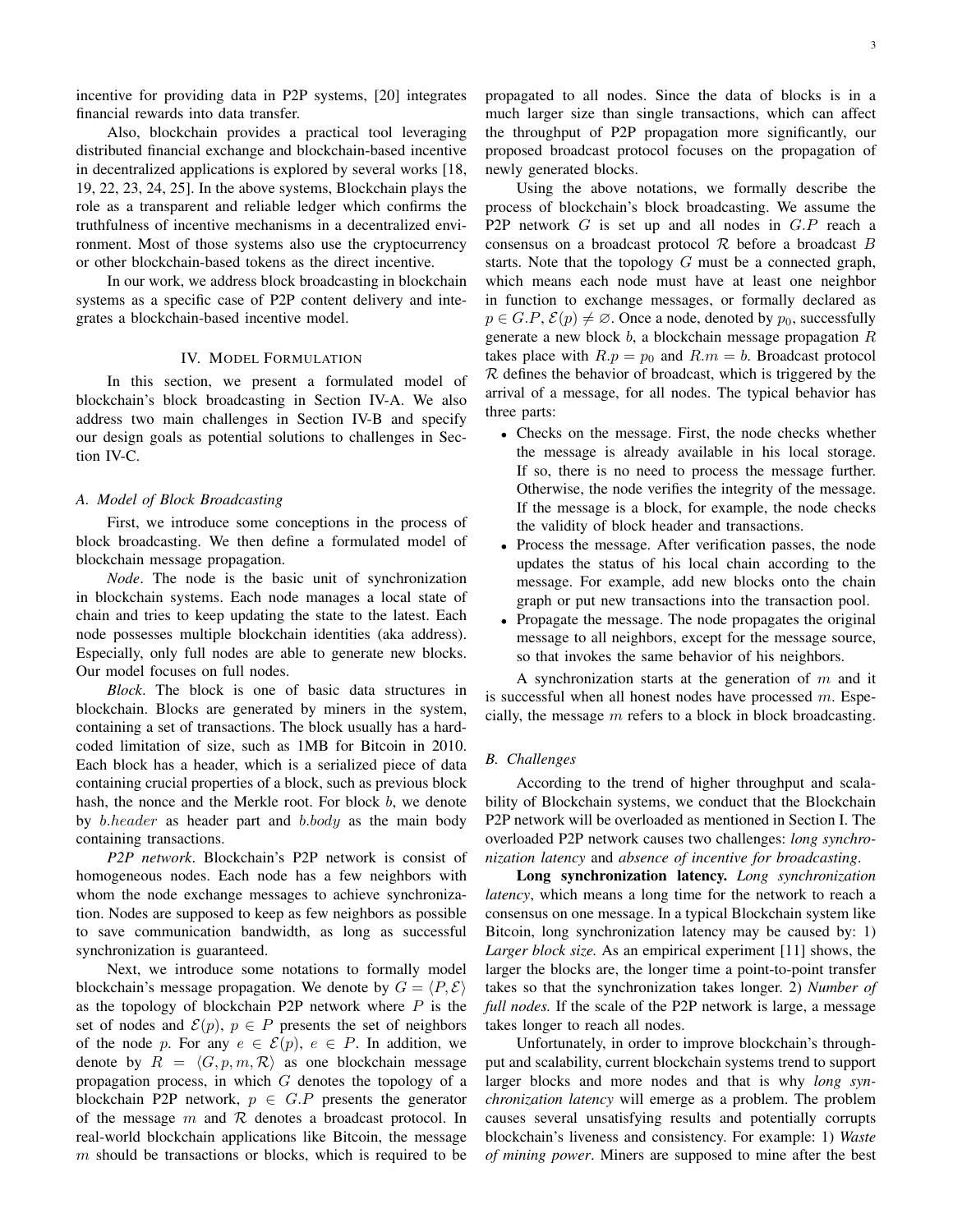chain (longest chain in Bitcoin). If a new block is late to be observed and synchronized, the miner waste more time mining on the previous block without contributing to the best chain. 2) *Soft forks*. When more miners are mining on previous blocks because the message of the latest block does not arrive, there will be more soft forks on the previous blocks. 3) *Selfish mining attack*. The basic idea of selfish mining is to develop a private chain containing more than one block and broadcast multiple blocks at one time [16]. Different from normal miners, selfish miner avoids synchronization latency. As a result, selfish miner develops his private chain faster and demonstrates more mining power as he should have.

Absence of incentive for broadcasting. The communication cost of block broadcasting will be significant as Blockchain's throughput increases. but in conventional Blockchain P2P network layer, there is no direct incentive to incentivize nodes propagate the messages they received. As a result, rational nodes have the motivation to refuse to relay blocks so that the efficiency of synchronization is further damaged.

#### *C. Design Goals*

To address two challenges of Blockchain P2P network, we declare design goals of the block broadcasting scheme from three aspects: *fast synchronization*, *incentive for broadcasting* as well as *fairness in propagation process*.

- 1) *Fast synchronization*. The new block broadcasting scheme should have better synchronization efficiency. In other words, it requires less time to broadcast a new block to honest nodes in the system. The system should be feasible to implement and stable to use on large scale.
- 2) *Incentive for broadcasting*. Under the incentive mechanism, nodes are encouraged to relay blocks they received. The system should have a stable equilibrium on which a majority of system participants would like to follow broadcast protocol honestly and actively.
- 3) *Fairness in propagation process*. It is hard to guarantee strict fairness of interactions between nodes without Trusted Third Party (TTP) but the unfairness remained in the system should be minimized by incentive. Also, the unfairness should not affect the normal execution of system protocol and incentive mechanism.

# V. BLOCK BROADCASTING PROTOCOL

In this section, we elaborately illustrate our proposed protocol of block broadcasting. The key idea of our protocol is slicing blocks into pieces which are transferred and verified independently. Along with the transfer of each piece, payments are also processed through micro-payment channels.

The illustration of the protocol is based on Bitcoin but the protocol is suitable for other block-based blockchain systems and fits in the model of blockchain's block broadcasting mentioned in Section IV-A. When a block flows between two nodes, we name the sender and the receiver of the block data as *uploader* and *downloader*, respectively.

We introduce related data structures and tools in Section V-A, the block sharding method in Section V-B, P2P messages in Section V-C and the overall workflow in Section V-D.

## *A. Related Tools*

We first introduce some tools used in protocol design, including *micro-payment channel*, *Merkle Tree* and *bloom filter*.

Micro-payment channel. We define the functions of micro-payment channel [10] between two parties, which is a crucial application for our protocol to leverage financial incentive practically.

- $C \leftarrow Setup(A, B, s)$ : Two parties A and B setup the channel and allocate an initial distribution of funds s. For example, initially A and B each owns 0.5 BTC and the total of fund is 1 BTC;
- $C' \leftarrow Transfer(C, s')$ : When a transfer of fund happens, both parties perform a serial of interactions to update the state of the channel to assign a new fund distribution. For example, the new fund distribution  $s' = (A : 0.4, B : 0.6)$ is assigned when  $A$  transfer 0.1 BTC to  $B$ .
- $Terminate(C)$ : Terminate the micro-payment channel by submitting the final fund distribution to the ledger through one transaction.

Transfer method can be called by each side and for multiple times as long as the channel is in function, without changing the status of blockchain ledger. Therefore,  $Transfer$  is cheap to perform so that the micro-payment channel makes the frequent transfer of cryptocurrency scalable.

Merkle Tree. Merkle Tree provides an approach of effective and secure verification on a large data structure. Note that  $Hash$  is a predefined safe hashing function. We adopt Merkle Tree to perform the verification on a single data piece, described in Section V-B.

- $(r, \mathcal{P}) \leftarrow GenMerkle(X)$ : Generate a Merkle Tree taking a set of inputs  $X$  as leaves and return Merkle root r and a mapping function  $P$ .  $P(x)$ ,  $x \in X$  presents the corresponding path of the Merkle Tree from root  $r$  to the leave x.
- $\{0, 1\} \leftarrow VrfyMerkle(x, r, p)$ : Verify x is a valid leave in the Merkle Tree given Merkle root  $r$  and the path of x as  $p (p \leftarrow \mathcal{P}(x))$ .

Bloom filter. Suppose there is a large set with a size of M. *Bloom filter* is used to test whether an element is among the  $M$  elements in the set, but the bloom filter here is a  $M'$ length vector of bits and  $M'$  could be much smaller than  $M$ .

- $f' \leftarrow Add(f, x)$ : Use an element x to update bloom filter f;
- $\{0,1\} \leftarrow Test(f, x)$ : Test whether x has been used as an input to update f.

Similarly, if the blocks are sliced to  $M$  pieces at most, uploaders can use the data structure of the bloom filter to inform downloaders which pieces are available. In our protocol,  $x$  is the index of a specific piece. Note that  $Test$ has false positives, whose probability depends on the ratio of  $M$  and  $M'$ , but false negatives are impossible. We name the vector f as *vector of possession* in our protocol.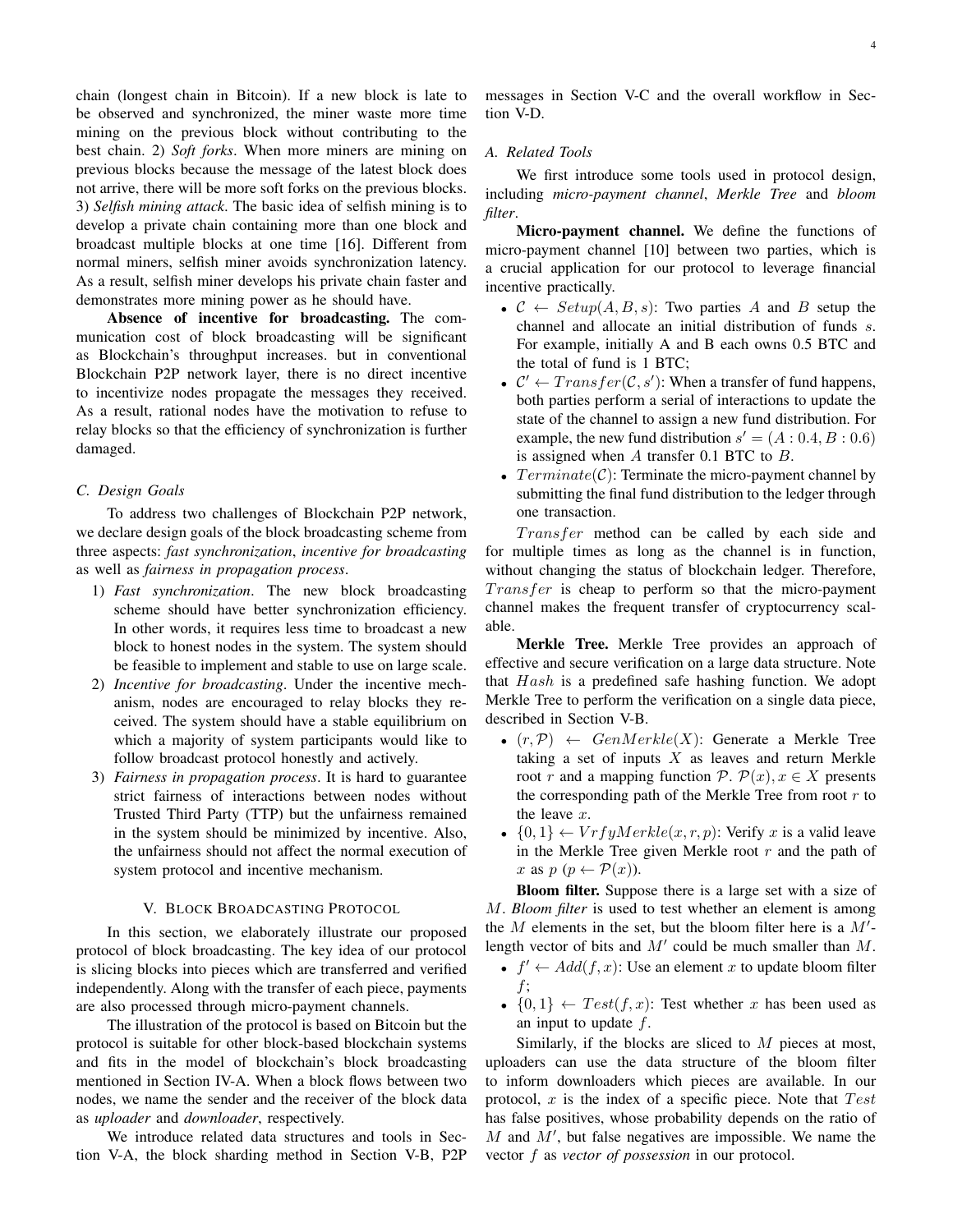# *B. Block Sharding*

In our block broadcasting protocol, for each block  $b$ , b.body is sliced to multiple pieces. Given a sharding method S, the set of pieces is formally expressed as  $S(b)$  =  ${b_0, b_1, \ldots, b_n}$ . The benefits of the sharding are straightforward. Similar to P2P content delivery or file sharing, transferring data in pieces is much faster in the P2P network, especially for large files. In the P2P environment, the multiple pieces can have various sources to download so that the method bypasses the limitation of uploaders' bandwidth.

But different from most P2P applications, data in broadcasting, such as transactions and blocks, is crucial for blockchain consensus and therefore requires more strict verification. We intend to make the transfer of each piece independently verifiable with the minimum communication cost. To achieve this, we adopt a Merkle Tree proof on the pieces.

We add another block property named as *piece root* into the block headers. The *piece root*, as the name indicates, is a Merkle root from a Merkle Tree where each leaf is the hash of one piece. For a block b, the *piece root* b.header.pr is generated by  $(b\text{.header}, pr, \mathcal{P}) \leftarrow GenMerkle({\{Hash(p_i) \mid}$  $p_i \in S(b)$ . Before the uploader transfers any piece of b to the downloader, downloader should have received and verified b.header and therefore possess a valid *piece root*, as Section V-D depicts. When transferring a piece  $p_t \in S(b)$ , the uploader offers a Merkle path  $path_{p_t} \leftarrow \mathcal{P}(Hash(p_t))$ along with the piece data to the downloader. After receving  $p_t$ and  $path_{p_t}$ , the downloader runs  $VrfyMerkle$  to verify  $p_t$ 's validity.

Since the block header, in Bitcoin, directly participants in mining process (i.e. block generation), under the assumption that Hash performs safe hashing, attackers cannot modify inheader *piece root* at any case. Meanwhile, given a verified *piece root*, the attacker cannot produce any malicious  $p'_t \neq p_t$ that passes either the verification of Merkle Tree of pieces.

#### *C. P2P Messages*

We define some important P2P messages used in our block broadcasting protocol. Our protocol inherits some messages used in Bitcoin, such as *inv* indicating the discovery of a new item; *getHeaders* requesting block headers; *headers* transferring the data of block headers.

Similar to *getHeaders* and *headers*, we have *getPieces* and *pieces* for requesting and transferring piece data. In details, message *getPieces* contains one block hash (Hash(b.header) for block b) and at least one piece index  $x (0 \le x < |\mathcal{S}(b)|)$ . Message *pieces* contains at least one piece data  $p_x \in S(b)$  and correlated Merkle path  $path_{p_x}$ .

Besides, we define message *getPossession* and *possession* to leverage fast queries on *vector of possession* from downloaders to uploaders. Message *getPossession* simply contains one block hash and message *possession* responses the correlated *vector of possession*.

## *D. Workflow of Block Broadcasting*

Given defined tools and P2P messages, we describe the whole workflow of our block broadcasting protocol, focusing on interactions between one uploader and one downloader.



Fig. 1: Standard workflow of block broadcasting protocol. The arrows denote messages between the uploader and the downloader.

As Figure 1 depicts, block broadcasting process between one uploader and one downloader has several interactions. We denote by  $A$  as the uploader and  $B$  as the downloader for simplicity. We assume all nodes agree on a set of global configurations, such as the size of pieces and the format of messages. To simplify the presentation of the global configuration, we suppose all honest nodes are homogeneous and each piece of block data is in the same size. Also, the size of blocks is limited so that each block is only sliced to a finite number of pieces.

**Setup.** A and B initialize their micro-payment channel  $\mathcal{C}$ through Setup and configure their broadcast strategy.

Block hash broadcast. After A receives or generates a valid block header  $b\text{.}header$ ,  $A$  sends  $B$  an  $inv$  message containing block hash  $h \leftarrow HASH(b header)$ , which declares the identity of block b.

Header transfer. B receives message *inv* and checks whether the block header *b.header* is valid and does not exist in his storage. If so, B sends back a *getHeaders* message to request the header. In response of *getHeaders* message, A sends back the *headers* message containing complete data of b.header. A can optionally send *possession* message to inform b which pieces are available for requesting.

Repeated piece transfer. B randomly selects a piece through Test method on the latest  $A$ 's possession vector  $f$ . If B does not have any vector of possession, he can send a *getPossession* message to request one from A. Then B sends a *getPieces* message which announces the block hash h and the index of a specific piece  $x$ .

A sends back *pieces* message containing block hash h, piece data  $p$  and Merkle path  $path_p$ . Also,  $A$  can respond to another *possession* message if A wants to update his possession status. Note that  $A$  may receive pieces of  $b$  simultaneously during interactions with  $B$  and  $A$  should use new obtained pieces to update the possession vector through Add.

Received expected piece data  $p$  and its path  $path_p$ ,  $B$ first locally calls  $MerkleVrfy(Hash(p), b.header.r, path<sub>n</sub>)$ to verify the piece. After a successful verification,  $B$  starts a payment to A by calling micropayment channel's function  $Transfer$ . The function of  $Transfer$  requires several times of interactions between the two sides. After both sides achieve agreement on the payment, B is supposed to start another *piece*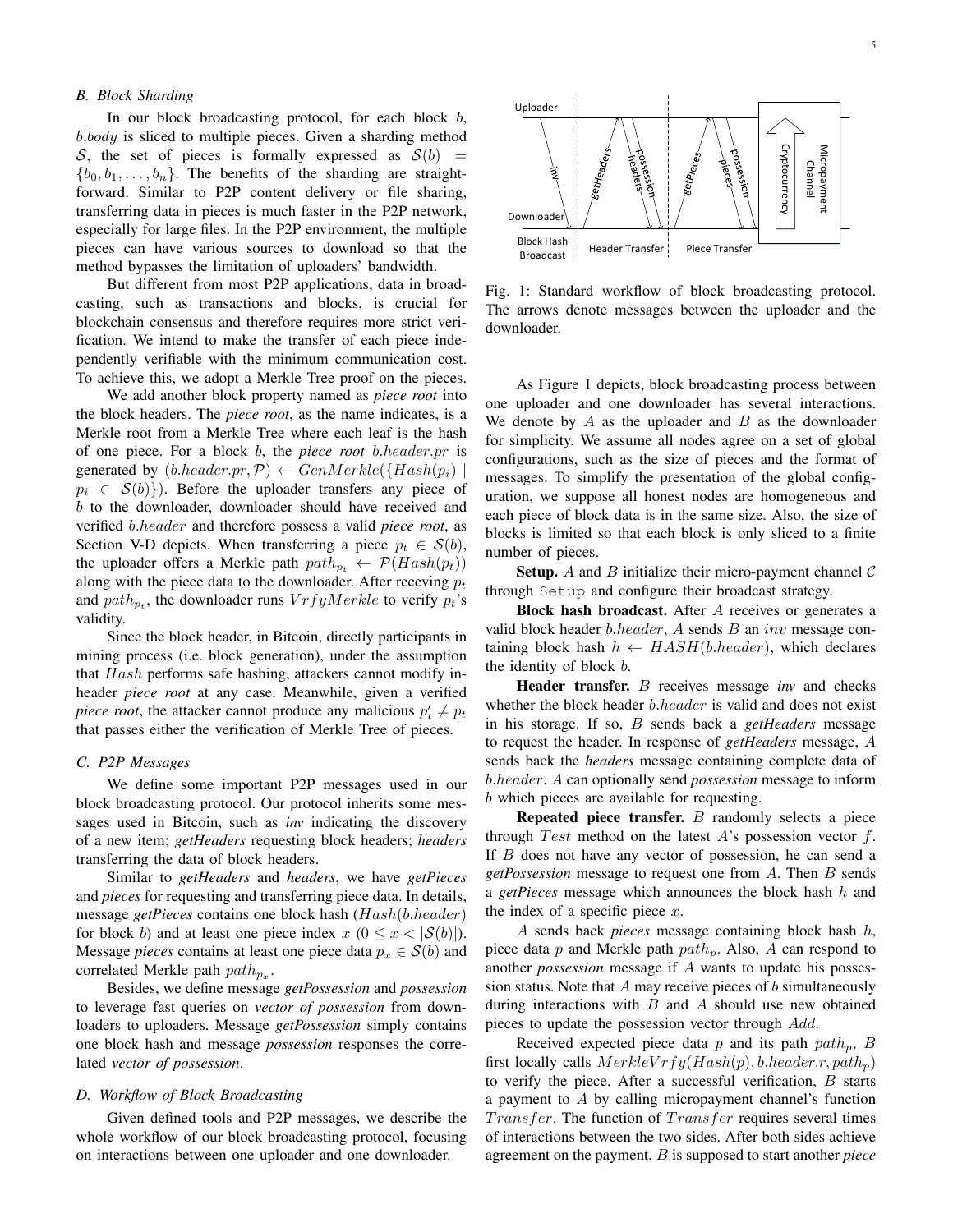*transfer* if he wants.

Termination The repeated piece transfer can be terminated from any side by sending a special message or just waiting for the timeout. Assuming both sides are honest and follow the protocol, the termination is likely to happen when the downloader has no other pieces to request.

## VI. ANALYSIS

In this section, we use game theoretical models to analyze our incentive mechanism. We first deploy an evolutionary model to analyze the efficiency of incentive in broadcasting. The peers should have incentive to become active honest uploaders and downloaders.

However, in the process of piece transfer, both sides have the possibility to cheat the other side, for instance terminating protocol in advance. The downloader, especially, has the chance to refuse paying the uploader. For this potential unfairness, we use a repeated game model to demonstrate how cooperation can take place and whether the threat can affect overall system performance.

# *A. Evolutionary Model of Incentive*

We consider an evolutionary game model of block transfer process. One block transfer means the whole interactions between two nodes during processing one specific block, including header transfer and repeated piece transfer. Each node can act as downloader and uploader simultaneously, and we assume that nodes are strategic for the most profit. Each uploader or downloader has two strategies: cooperate (C) and defect (D), and the transfer is successful only when both sides take strategy C. Also, we assume one successful block transfer produces benefit  $\alpha$  for downloader and costs  $\beta$  for the uploader. Meanwhile, the downloader pays  $\pi$  to the uploader.

Cost and payoff. In one single block transfer process, the downloader bears a cost of communication bandwidth and computation power but obtains necessary data for synchronization. So  $\alpha$  should be data value minus the costs. In the same way, uploader's cost  $\beta$  includes bandwidth cost and computation cost. Meanwhile, if the opposite side unexpectedly aborts the block transfer process, both downloader and uploader have an extra cost. Downloader must find another uploader while uploader may lose the last payment as described in Section VI-B. The extra costs for downloader and uploader are respectively denoted by  $t_d$  and  $t_u$ .

$$
P = \begin{bmatrix} C & D \\ C & \alpha - \pi, -\beta + \pi & -t_d, 0 \\ D & 0, -t_u & 0, 0 \end{bmatrix}
$$
 (1)

Matrix  $P$  in Equation 1 shows the payoff matrix for one block transfer  $(P_{ij}$  denotes payoff when downloader uses strategy  $i$  and uploader uses strategy  $j$ ). In one generation of the evolutionary model, each node plays games with his neighbors, so the distribution of strategy C and D has an important influence on average payoff in one generation. We use  $x_d$  denotes the fraction of strategy C among downloaders while  $x_u$  denotes the fraction of strategy C in uploaders. Equation 2 shows expected payoff in one generation for each

TABLE I: Analysis of equilibrium points

| Equilibrium point                                                               | det(J) | tr(j | result       |
|---------------------------------------------------------------------------------|--------|------|--------------|
| $x_d = 0$ $x_u = 0$                                                             |        | ۰    | ESS          |
| $x_d = 0$ $x_u = 1$                                                             |        |      | Not stable   |
| $x_d = 1$ $x_u = 0$                                                             |        |      | Not stable   |
| $x_d = 1$ $x_u = 1$                                                             |        |      | ESS          |
| $x_d = \frac{t_u}{\pi - \beta + t_u}$<br>$x_u$<br>$\overline{\alpha-\pi+t_{d}}$ |        |      | Saddle point |

role and each strategy, in which  $P_i^S$  denotes payoff for role i (downloader or uploader) with strategy S. Therefore, the total payoff in one generation with for a strategy set  $S = (S_d, S_u)$ is  $P^{S} = P_{d}^{S_{d}} + P_{u}^{S_{u}}$ .

$$
\begin{cases}\nP_G^C = x_u(\alpha - \pi + t_d) - t_d \\
P_d^D = 0 \\
P_G^C = x_d(-\beta + \pi + t_u) - t_u \\
P_u^D = 0\n\end{cases} \tag{2}
$$

Equilibrium Points. From the payoff we list above, we found: 1) When  $x_u$  is small, which indicates restricted resource, nodes trend to shift to strategy D as downloader since  $P_d^C$  may below 0. Otherwise, cooperation is a better choice. 2) When  $x_d$  is small, which indicates inactive downloader group and few profits for uploaders, nodes trend to shift to strategy D as uploader since  $P_d^C$  may below 0. Otherwise, continuously providing download service earns more.

To further analyze this model, we use replicate dynamic equations [26]:  $\dot{x}_i = x_i[f(x_i) - \Phi(x)], \Phi(x) =$  $\sum_{j=1}^{n} x_j f(x_j)$ .  $x_i$  denotes proportion of a strategy. f is fitness of a strategy, which equals to payoff analyzed in our model.

$$
\begin{cases}\n\dot{x_d} = x_d(1 - x_d)P_d^C \\
\dot{x_u} = x_u(1 - x_u)P_u^C\n\end{cases}
$$
\n(3)

To find an Evolutionary Stable Strategy (ESS), the replicator dynamics equation should be equal to 0. Strategy C for uploader is stable only if  $x_u = 0, 1$  or  $P_u^C = 0$ . In the same way, strategy C for downloader is stable when  $x_d = 0, 1$  or  $P_d^C = 0$ . We can use Jacobian matrix 4 to investigate ESS in evolutionary game model. Possible equilibrium points are listed in Table I.

$$
J = \begin{bmatrix} (1 - 2x_d)[x_u(\alpha - \pi + t_d) - t_d], \\ x_d(1 - x_d)(\alpha - \pi - t_d); \\ x_u(1 - x_u)(-\beta + \lambda \pi + t_u), \\ (1 - 2x_u)[x_d(-\beta + \lambda \pi + t_u) - t_u] \end{bmatrix}
$$
(4)

We paint five equilibrium points  $O(0,0)$ ,  $A(0,1)$ ,  $B(1,0), C(1,1), D(x_{d0}, x_{u0})$  in one coordinate plate (Figure 2). From above analysis, the evolutionary game model has two ESS point: (0,0) and (1,1). Point  $\left(\frac{t_u}{\pi-\beta+t_u}, \frac{t_d}{\alpha-\pi+t_d}\right)$ , denoted by  $(x_{d0}, x_{u0})$ , is the saddle point. If initial state of system locates inside area OADB, system is more likely to converge to O. Otherwise, system has larger probability to evolve to C, which indicates cooperation equilibrium. We notice that free riding (point A) is unstable equilibrium point.

Simulation of evolutionary game. We design a simulation of the evolutionary game (see Algorithm 1), we first initialize parameters and the original topology of the network. Each node plays block transfer games with its neighbors. Then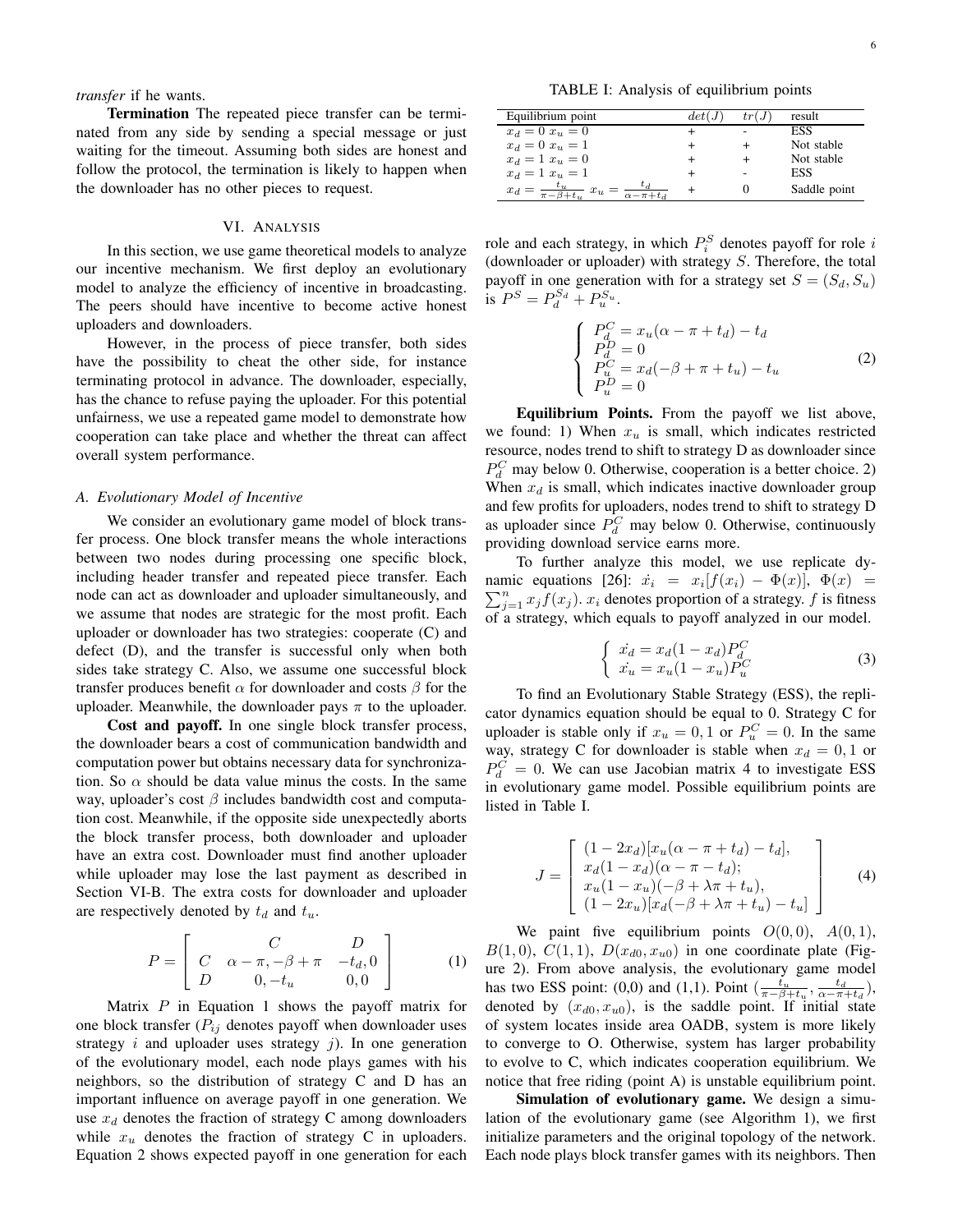

Fig. 2: Diagram of equilibrium points in evolutionary model. Points O, A, B, C and D denotes various possible equilibriums while arrows denotes the path of revolution.

| <b>Algorithm 1</b> Process of evolutionary model                        |
|-------------------------------------------------------------------------|
| 1: Initialize simulation parameters.                                    |
| 2: Initialize topology graph $G = \langle P, \mathcal{E} \rangle$ .     |
| 3: Initialize strategy distribution $(x_d, x_u)$ .                      |
| 4: $loop$                                                               |
| for $i \in P$ do<br>5:                                                  |
| for $j \in \mathcal{E}(i)$ do<br>6:                                     |
| node <i>i</i> plays game (block transfer process) with<br>7:            |
| node $i$ .                                                              |
| end for<br>8:                                                           |
| end for<br>9:                                                           |
| for $i \in N$ do<br>10:                                                 |
| Randomly select node $j \in \mathcal{E}(i)$ .<br>11:                    |
| Compute probability of learning process $p_{i\rightarrow j}$ .<br>12:   |
| end for<br>13:                                                          |
| Update strategy of nodes with probability matrix $p_{i \to j}$ .<br>14: |
| $15:$ end loop                                                          |

calculate the payoff for each node, run learning process and shift strategies for the next generation.

When nodes learn another node's strategy with a specific probability at the end of each generation, we apply Fermi function [27, 28] as evolutionary updating rule. At the end of each generation, node  $i$  learns to follow another node  $j$ 's strategy with probability  $p_{i \rightarrow j}$ :

$$
p_{i\to j} = \frac{1}{1+e^{\omega(P_i - P_j)}}
$$

 $P_i$  denotes payoff of node i.  $\omega$  is a selection intensity factor. The larger the  $\omega$  is, the faster the system evolves.

In conclusion, if parameters are properly set to make  $(x_{d0}, x_{u0})$  close to  $(0, 0)$  and make sure there are enough proportion of cooperators at the beginning of the system, the whole system will converge to overall cooperation and keep stable in the end. In other words, honest nodes are incentivized to relay blocks honestly and actively. The simulation of Algorithm 1 (Section VII-B) proves this analysis.

Downloader requests a sequence of pieces from one uploader once the block header is obtained. This procedure is named as *repeated piece transfer*. The procedure can be regarded as a repeated game and one piece is transferred in each stage. The repeated game is finite but the number of stages is not common knowledge for both sides.

One stage consists of at least three steps: *piece request*, *piece response* and *payment*. Both sides take the trigger strategy: quit protocol in the next stage if the other side misbehaves. It accords with the reality that rational nodes will not be cheated twice. In intuition, a greedy downloader can skip *payment* step to get a free piece. Note that downloaders request piece in a randomized order and uploaders cannot predict at which stage the downloader will quit. Therefore the repeated game will satisfy the following conditions (denote by  $n$  as the maximum stage of the repeated game):

- In the first t stages, both sides cooperate.  $t \in [0, n]$ .
- At stage  $t + 1$ , either side quits.
- After stage  $t + 1$ , both sides quit and the protocol is terminated.

Cooperation behavior. In classic game theory, similar to finite repeated prisoner dilemma, such finite repeated game has Subgame Perfect Equilibrium (SPNE) where both sides will not cooperate from the beginning. However, participants are not completely rational. They usually have a belief that the other side will cooperate at the beginning. With the belief, nodes are greedy to take the risk to cooperate longer for better profits. As a result, both sides incline to deviate before the other side but intend to cooperate as much as they can.

There is a classical learning model which models cooperation behavior in finite repeated prisoner dilemma observed in experiments [29]. Above this classic model, we define our learning model of repeated piece transfer game, in which one downloader and one uploader repeatedly play the finite repeated game (piece transfer game), once in one round. Downloader has a random demand  $\lambda$  for each round. Both sides respectively have an intended deviation stage  $t_d$  and  $t_u$ . Note that if  $\lambda < t_d$ , downloader deviates in advance. The learning process goes as follows:

- If one side observes that the opponent deviated before he intended to deviate, he has a probability  $p_1$  to shift his intended deviation from t to  $t - 1$ .
- If one side observes that the opponent deviated in the same period as he intended to, he has a probability  $p_2$  to shift his intended deviation from t to  $t - 1$ .
- If one side observes that the opponent hadn't deviate when he intended to deviate, he has a probability  $p_3$  to shift his intended deviation from t to  $t + 1$ .

From this model, we notice that if  $t_d = t_u = n$ , they all incline to deviate earlier, which represents that downloader wants to cheat for one free piece and uploader want to avoid this. When  $t_d < t_u$  downloader terminates the protocol so early that misses more pieces to download. It is same for uploader when  $t_d > t_u$  is observed. If they have the belief that the other side wants to cooperate longer, intend to shift their deviation later.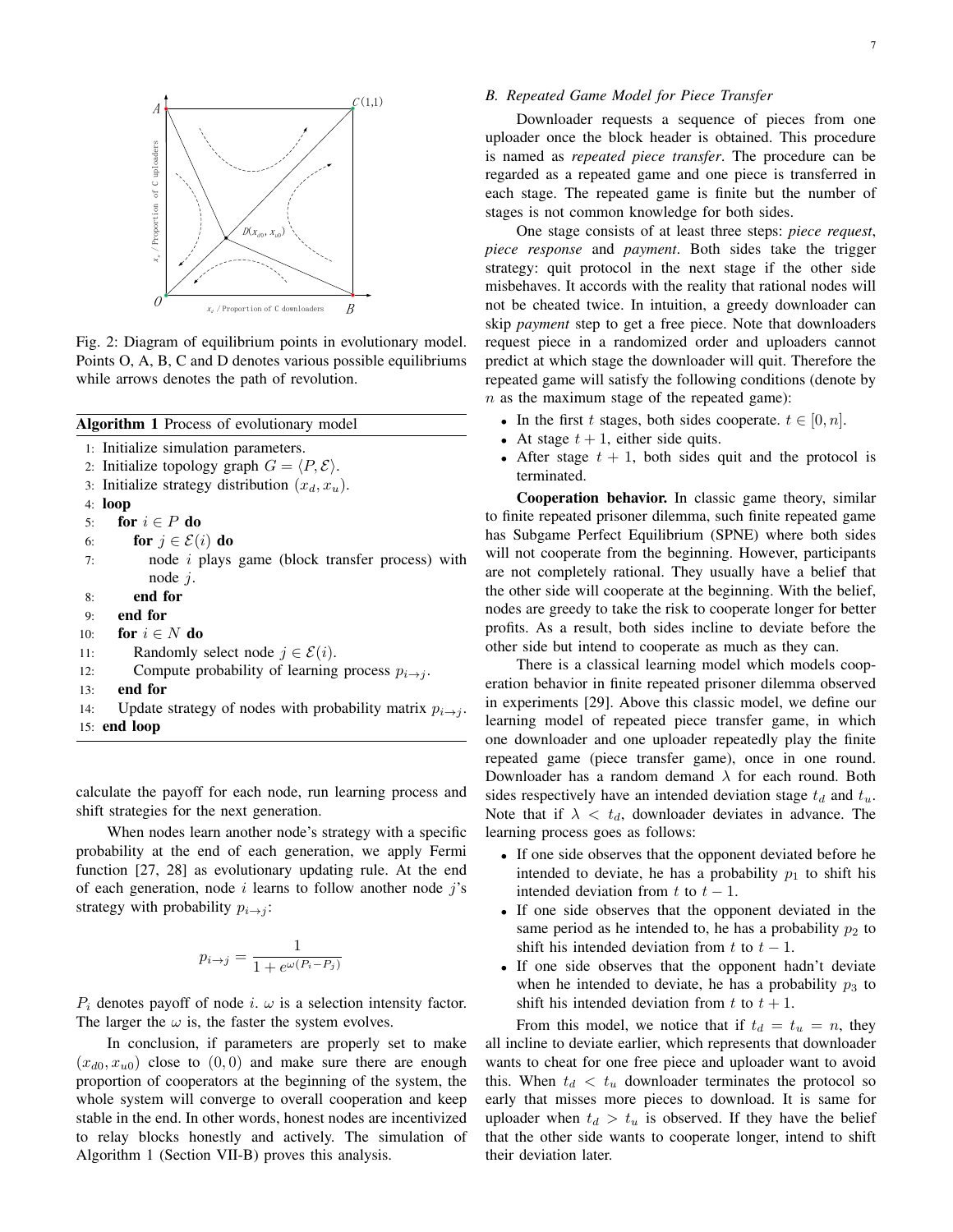|  | 1: Initialize maximum piece count <i>n</i> , topology graph $G =$ |  |  |  |  |
|--|-------------------------------------------------------------------|--|--|--|--|
|  | $\langle P, \mathcal{E} \rangle$ and probability parameters.      |  |  |  |  |

- 2: for  $i \in P$  do
- 3: Randomly initialize expected deviations for node i.
- 4: end for
- 5: loop
- 6: for  $i \in P$  do
- 7: Randomly initialize a demand of piece within  $[1, n]$ .
- 8: Randomly select j from  $\mathcal{E}(i)$
- 9: node i plays game (piece transfer process) as downloader with node  $j$ .
- 10: Node  $i$  and  $j$  updates expected deviation as downloader and uploader, respectively.
- 11: end for
- 12: end loop

Repeated game with learning. In each round of the repeated game (see Algorithm 2), each node plays repeated piece transfer game as a downloader with a random neighbor, executes learning algorithm and update expected deviation of the node and the neighbor. In this way, end behavior evolves through games between the nodes round by round.

According to our simulation results (Section VII-C), though exchange protocol without TTP can hardly be definitely fair, the attractive rewards for cooperating makes the cooperation possible. The learning model shows an evolution of end behavior, and as a result, nodes can perform stable cooperation, which means their expected deviation is dynamically stable around a not small number, after a period of evolution. Besides, the damage of betraying and fraud is limited in only one piece. So the potential unfairness in piece transfer process cannot affect system incentive and overall performance.

## VII. EXPERIMENTS

We have three parts of the experiments. First, we develop a network simulating environment to evaluate how much our proposed protocol can speed up block synchronization. The second experiment is the simulation of the revolutionary model, which proves that blockchain-based incentive is efficient to encourage active and honest block broadcasting. The third experiment is a simulation of the learning model introduced by Section VI-B, aiming to see whether nodes can achieve cooperation in repeated piece transfer.

#### *A. Simulation on Synchronization Efficiency*

We simulate a typical P2P network using Network Simulator 3 (NS3). The network contains 1000 nodes and 5000 links among nodes (10 neighbors for each node on average). Each link is assigned a predefined link delay randomly with an average of 100 ms. Also, we set the packet error rate to 0.001% and bandwidth to 70 Mbps, according to an investigation [30]. We simulate both Bitcoin's standard block broadcasting and our proposed block broadcasting. In each execution of the simulation, we use different size of pieces, generate a 4 MB



Fig. 3: Synchronization time with various piece size.

TABLE II: Parameters for simulation of system incentive

| Parameter       | Description                         | Value |
|-----------------|-------------------------------------|-------|
| ΙN              | Count of nodes                      | 1000  |
| $\omega$        | Learning coefficient                | 0.1   |
| $\alpha$        | Benefit for downloader              | 1.6   |
|                 | Cost for uploader                   |       |
| $\pi$           | Payment from downloader to uploader | 14    |
| $t_d$           | Downloader cost                     | 0.05  |
| $t_{\rm \it n}$ | Uploader cost                       | 0.10  |

block on one node, propagate the block to the whole network and record the latency of synchronization.

Figure 3 shows a strong correlation between synchronization efficiency and piece size. We use Bitcoin's standard block broadcast as the baseline, which spends 571s, 653s, 729s, 930s to broadcast a 4MB block to 25%, 50%, 75% and 100% nodes, respectively. Compared with the baseline, block sharding can speed up the synchronization for 30 times and shorten the time cost by over 90%. From the simulation, the piece size of 16KB or 32KB is a wise choice for 4MB block broadcasting.

#### *B. Simulation of System Incentive*

We simulate the evolutionary model defined in Section VI-A using Algorithm 1. We use the same configures about network topology as that in Section VII-A.

**Simulation parameters.** The values of parameter  $\alpha$ ,  $\beta$ ,  $t_d$  and  $t_u$  depend on reality. First, we set  $\beta = 1$  as a standard. We estimated  $\beta$  much higher than  $t_u$  and  $t_d$  because one single failed block transfer will not hurt synchronization when the network topology is dense. Payment  $\pi$  should be larger than  $\beta$  and lower than  $\alpha$ . We list the parameters in Table II. Assuming blockchain network is homogeneous, we apply the same parameters for all nodes.

Results. The simulation results are consistent with the analysis in Section VI-A. Figure 4 shows that the larger  $x_d$  and  $x<sub>u</sub>$  are, the easier convergence to successful All-C equilibrium is. Also, we can conduct the saddle point showing about 50 % successful convergence to be around  $(0.2, 0.2)$ , which is close to the prediction given by Table I. Under our parameter setting, if the system has a significant proportion of cooperative nodes, 0.3 for instance, it has over 95% probability to evolve to the status where all nodes are cooperative for block broadcasting.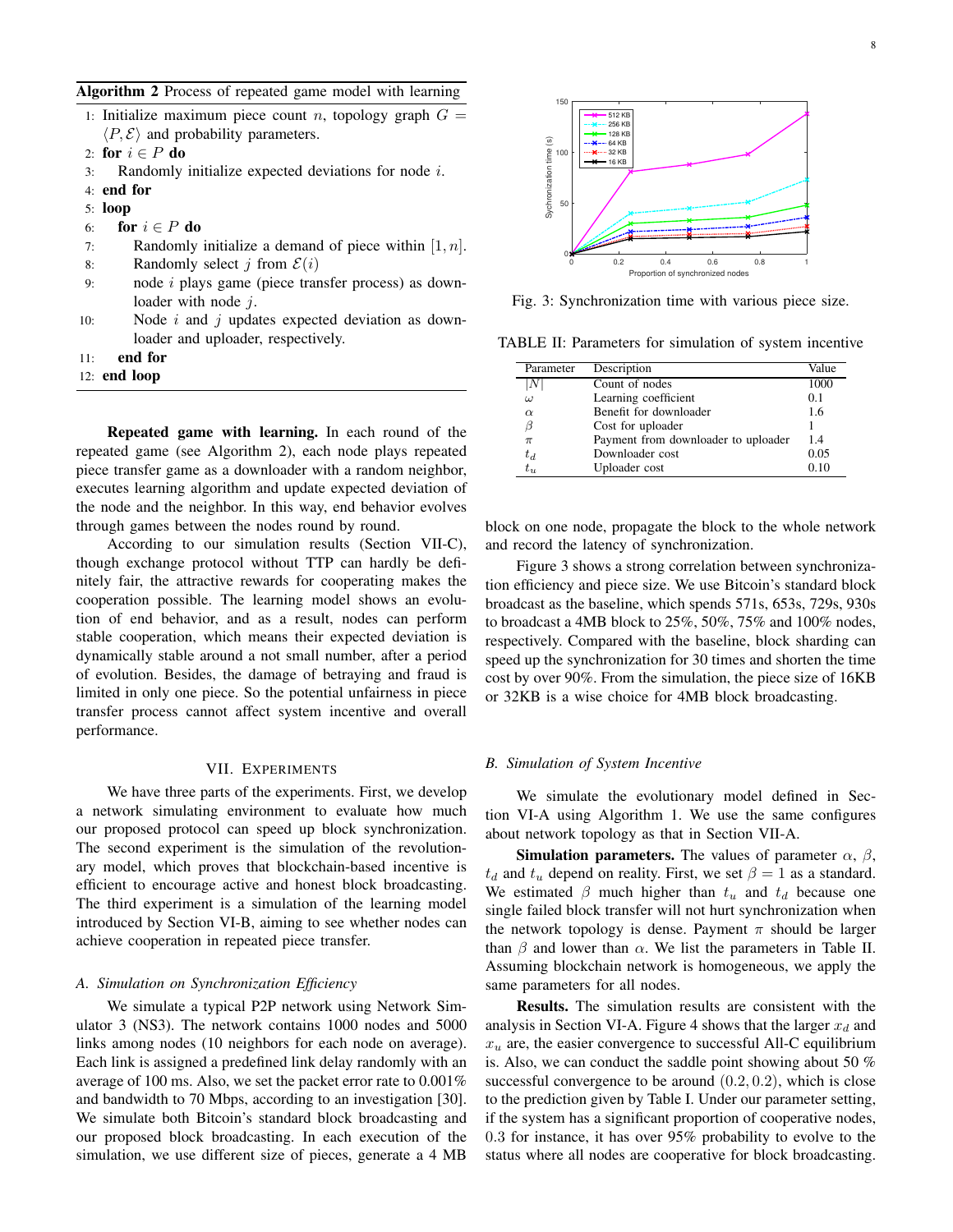

(a) Relationship between probability of successful convergence and  $x_d$ .



(b) Relationship between probability of successful convergence and  $x_u$ 

Fig. 4: Simulation results of evolutionary model on block transfer process.

TABLE III: Parameters for simulation of repeated piece transfer

| Parameter        | Description                             | Value                     |
|------------------|-----------------------------------------|---------------------------|
| $\boldsymbol{n}$ | Maxinum number of pieces                | 100                       |
| $p_{1d}, p_{1u}$ | Probability parameter of learning model | $0.3 - 0.5$ , $0.4 - 0.6$ |
| $p_{2d}, p_{2u}$ | Probability parameter of learning model | $0.2 - 0.4$ , $0.1 - 0.3$ |
| $p_{3d}, p_{3u}$ | Probability parameter of learning model | $0.6 - 0.8$ , $0.6 - 0.8$ |

# *C. Simulation of Repeated Piece Transfer*

We simulate the repeated piece transfer in Section VI-B with learning process Algorithm 2. We still use the network topology in Section VII-A.

Parameters. We use the parameters in table III for learning algorithm described in Section VI-B. It is reasonable to assume probability parameters  $p_3 > p_1 > p_2$  because nodes are greedy for more profits and incline to last cooperation longer. Respectively,  $p_{1d}, p_{2d}, p_{3d}$  denotes the parameters for downloaders and  $p_{1u}, p_{2u}, p_{3u}$  is for uploaders. Since nodes have various characteristics, we use different random values within a range as the probability parameters for different nodes. Also, the demand for pieces for each node is randomly selected within the range of the maximum number of pieces.

**Results.** If both sides are greedy enough  $(p_{3d}$  and  $p_{3u}$  are large enough), the finite repeated game will reach a dynamic balance point. After 100 rounds of simulation, a significant



(a) Probability density of expected deviation for downloaders.



(b) Probability density of expected deviation for uploaders.

Fig. 5: Simulation results of repeated game model on piece transfer process. The curves present the distribution of expected deviation after various number of rounds.

proportion of nodes have shifted their intended deviation closer to a balance point (around 60). This result represents the cooperation behavior of repeated games. Though the game doesn't have a theoretical equilibrium, cooperation exists when nodes are not completely rational. For example, nodes have a belief in others' cooperation behaviors at the beginning. Also, nodes are greedy for more profits so that the high payoff of cooperation encourages them to cooperate. Therefore, unfairness in piece transfer process will not destruct overall cooperation.

## VIII. CONCLUSION

In this paper, we proposed an improved block broadcasting scheme. We use game theoretical models to analyze the proposed incentive mechanism. Then we carry out experiments to simulate the analysis. As the result shows, the payment mechanism between downloaders and uploaders incentives active broadcasting. Also, the data transfer protocol is almost fair since the potential unfairness is limited in only one piece of the file and this will not affect overall system performance. What is more important, the simulation shows that our proposed block broadcasting scheme can effectively speed up synchronization by over 90% in typical Blockchain P2P network.